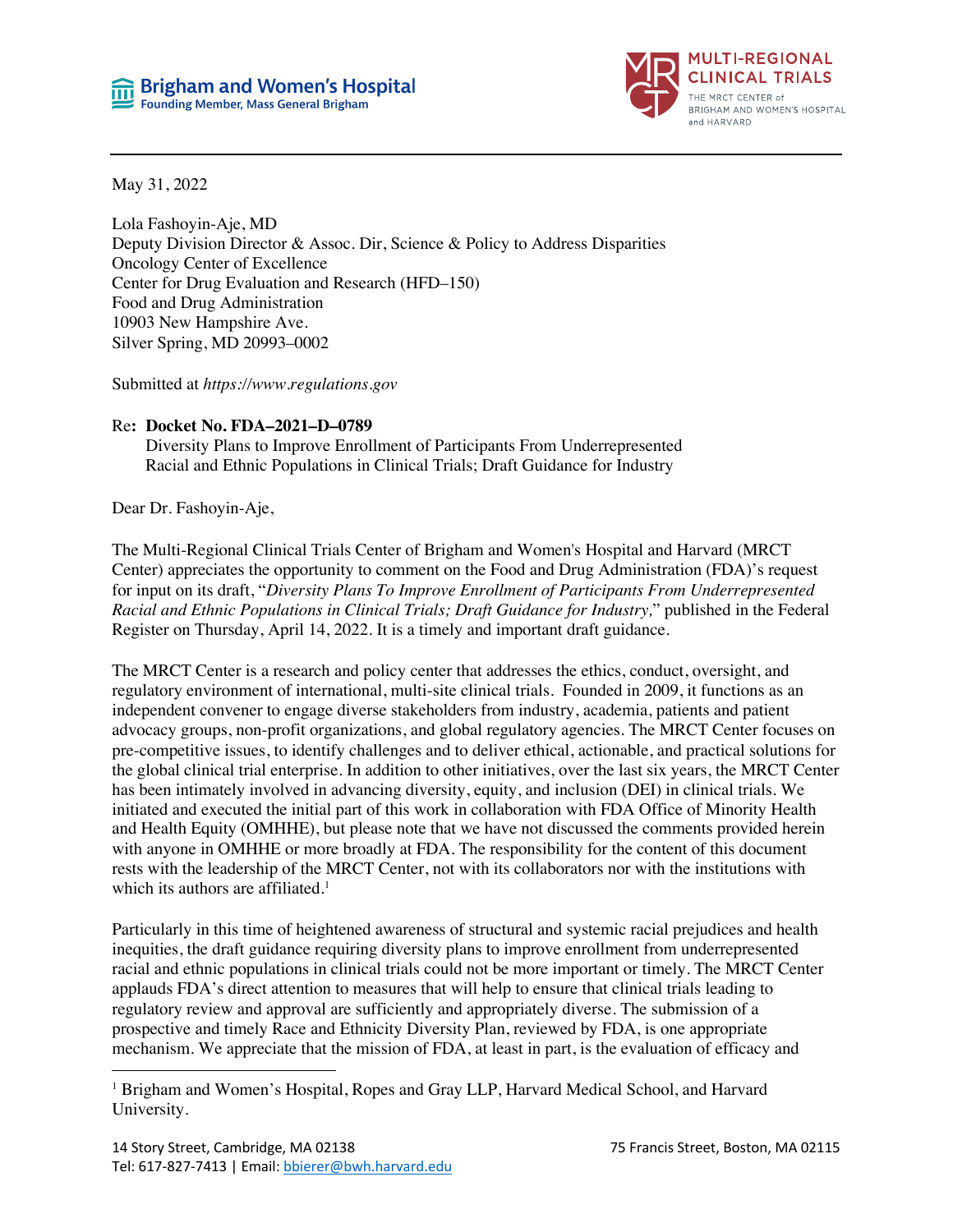#### **nd** Brigham and Women's Hospital Founding Member, Mass General Brigham



safety of medical products that make claims about health; in this context, an understanding of biologic variability in diverse populations is properly regarded as one core mission of FDA. Evidence-based conclusions about safety and efficacy can only be made by collecting and analyzing robust data that examine the heterogeneity of effect in diverse populations. Increasing the diversity of individuals participating in clinical trials is not only important for the understanding of biology, but also to address health disparities and to promote public trust.

In the context of support for the recommendations proposed by FDA, we offer a few additional comments for consideration.

## *A. Specifics of the Race and Ethnicity Diversity Plan*

Section V describing the content of the Race and Ethnicity Diversity Plan is helpful in its specificity and comprehensiveness. A number of further clarifications would be helpful.

## *1. Baseline demographic data*

Given that the correlation of product performance with race and ethnicity has not been a central focus of product development to date, baseline data to set enrollment goals are likely inadequate. Reliance on the epidemiology of the disease is helpful, but unlikely to permit informative statistical analyses by race or ethnicity. In the absence of affirmative (e.g., known metabolic differences) or likely (e.g., skin pigmentation) evidence of differences, it would be helpful for FDA to outline if there are other assessments that sponsors would be expected to collect (e.g., pharmacokinetic, pharmacodynamic, and/or pharmacogenomic data by race and by ethnicity.)

FDA mentions utilization of "various data sources (e.g., published literature and real-world data) to set enrollment goals" (line 216-217). It would be helpful to have more clarity around use of real-world data (RWD), such as which databases FDA recommends or prefers and how to transcribe RWD for reliable racial and ethnic categories recommended for tracking. Since the published literature may be biased, and RWD may not be fit-for-purpose, it would be helpful to know if FDA considers minimum enrollment goals such as the demographics of the overall population with the disease to be sufficient. In other words, if there is evidence of differences, sponsors should strive to assess those differences in the applicable pivotal trials; in the absence of data, sponsors should consider enrollment in the trial that mirrors the epidemiology of the disease in the U.S.

# *2. Timeline*

It is important for FDA to emphasize that attention to inclusion of diverse populations is essential throughout the lifecycle of product development as is developing ancillary data that will inform potential differences by race or ethnicity (e.g., pharmacokinetic, pharmacodynamic, or pharmacogenomic data). It appears somewhat inconsistent that the Plan is anticipated to "outline the sponsor's plan to collect data to explore the potential for differences in safety and/or effectiveness associated with race and ethnicity throughout the entire development life-cycle of the medical product and not just during the pivotal trial(s) or studies," (lines 208-211) and yet sponsors are directed to submit the Plan to FDA "no later than when a sponsor is seeking feedback regarding the applicable pivotal trial(s) for the drug (often at the EOP2 meeting)" (lines 150-152). Arguably, and particularly if there is concern for differences in product performance based on factors associated with race and ethnicity, the Plan should be submitted earlier than EOP2; while sponsors are developing their diversity plans, FDA should encourage early consultation with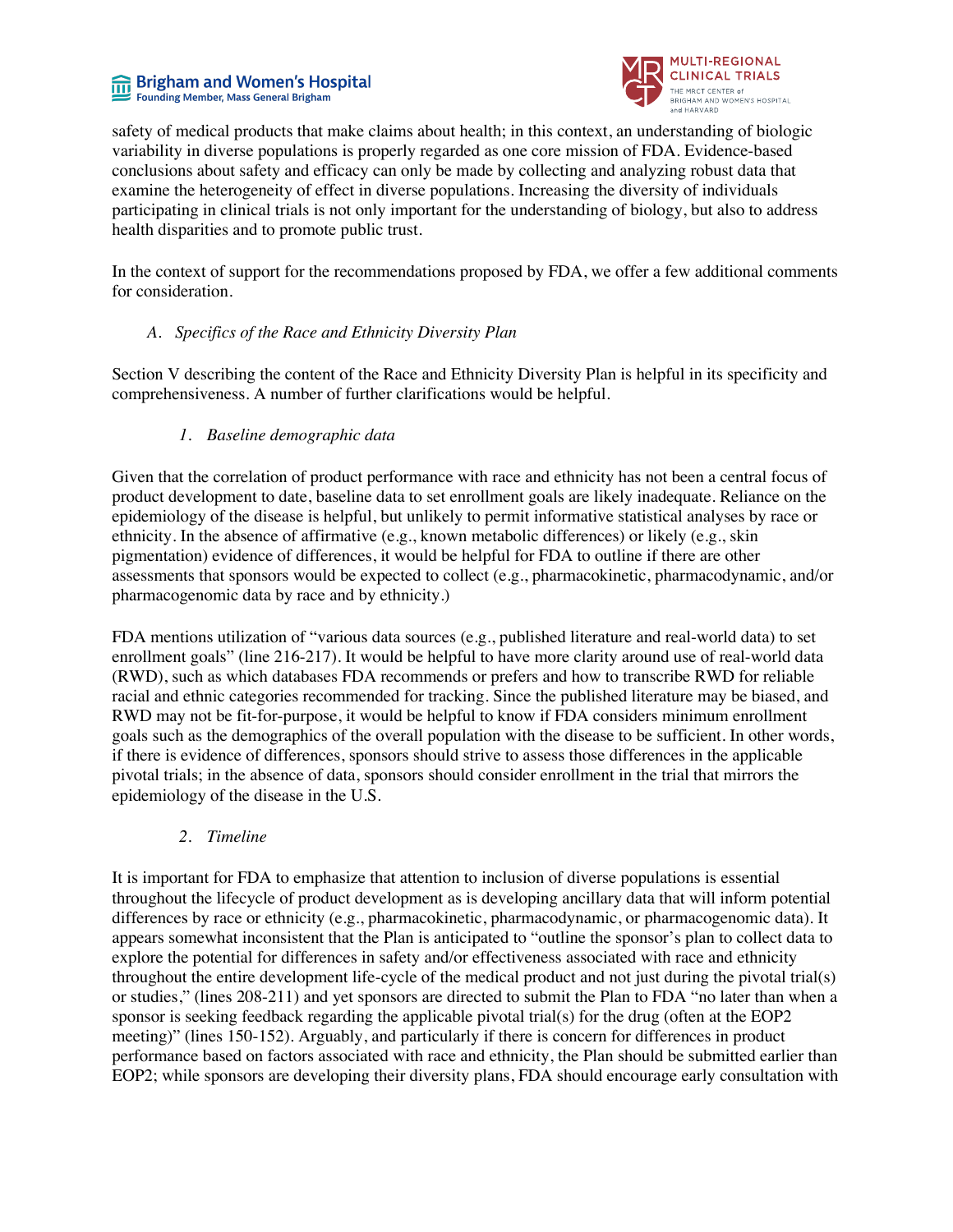# **Figham and Women's Hospital**<br>Founding Member, Mass General Brigham



the Agency. Additionally, FDA's formal meeting guidance does not address the discussion of the Race and Ethnicity Diversity Plan as an independent reason to request a meeting. We recommend that FDA review the Formal Meetings guidance to align with this draft guidance to include consideration of discussion of the Plan as an appropriate reason to request a meeting.

# *3. Clinical trial data from outside the U.S.*

Many applicable pivotal trials are conducted as multi-regional clinical trials (MRCTs) with participants from outside the U.S. Will FDA provide guidance for racial and ethnic categories for participants enrolled outside of the U.S. and in MRCTs, and how will FDA review the contribution of data collected outside the U.S. to the overall Race and Ethnicity Diversity Plan?

## *B. Definitions of race and ethnicity*

The MRCT Center appreciates that FDA follows the directive of the Office of Management and Budget (OMB) in the definitions of race and ethnicity. These definitions date from 1997 and have not been updated since; they no longer resonate with the U.S. population, nor with concepts of race and ethnicity outside the U.S. Multi-racial and multi-ethnic backgrounds and ancestry are common; and differences in ancestry are likely more important, and more nuanced, than the five racial and two ethnic categories designated by OMB Directive No 15.2 Since clinical trial data are often multinational, we encourage FDA to work with OMB, other health regulatory authorities, other stakeholders, and, importantly, the diverse public to establish terms that will resonate with the U.S. (and external to U.S.) populations.

While this suggestion may appear to be outside the scope of the draft guidance upon which we are asked to comment, it is important and has direct impact on any sponsor's proposed Plan. If clinical trialists will be collecting personal information from participants as a routine part of data collection, the choice of categories and the methods of soliciting the information should resonate with —and not offend or further alienate—the people with whom we engage.

# *C. Definitions of underrepresented populations beyond race and ethnicity*

The MRCT Center appreciates that FDA has brought attention to inclusion of trial enrollment of other populations beyond race and ethnicity, such as sex, gender identity, socioeconomic status, age, disability, pregnancy and lactation status, and comorbidity. To that list, when appropriate, we would recommend the addition of geography (e.g., rural location), sexual orientation, educational attainment, nutritional status and food (in)security, and others. As noted by FDA, neither race nor ethnicity are causes in themselves of biological differences; social determinants of health, however, are important factors in health status and health outcomes. Further, intersectionality of race and ethnicity with other dimensions of diversity and with social determinants of health are meaningful and likely of scientific relevance. Only by collecting these data can their association on safety and efficacy be understood.

Similar to the comments above on the definitions of race and ethnicity, there are no standards for the collection of many of these other critically important variables. That is an initiative that we believe should be undertaken by FDA in collaboration with others. The regulated community needs data standards for data collection, both for standardization and for purposes of data aggregation and subsequent analyses.

<sup>&</sup>lt;sup>2</sup> See https://www.whitehouse.gov/wp-content/uploads/2017/11/Revisions-to-the-Standards-for-the-Classificationof-Federal-Data-on-Race-and-Ethnicity-October30-1997.pdf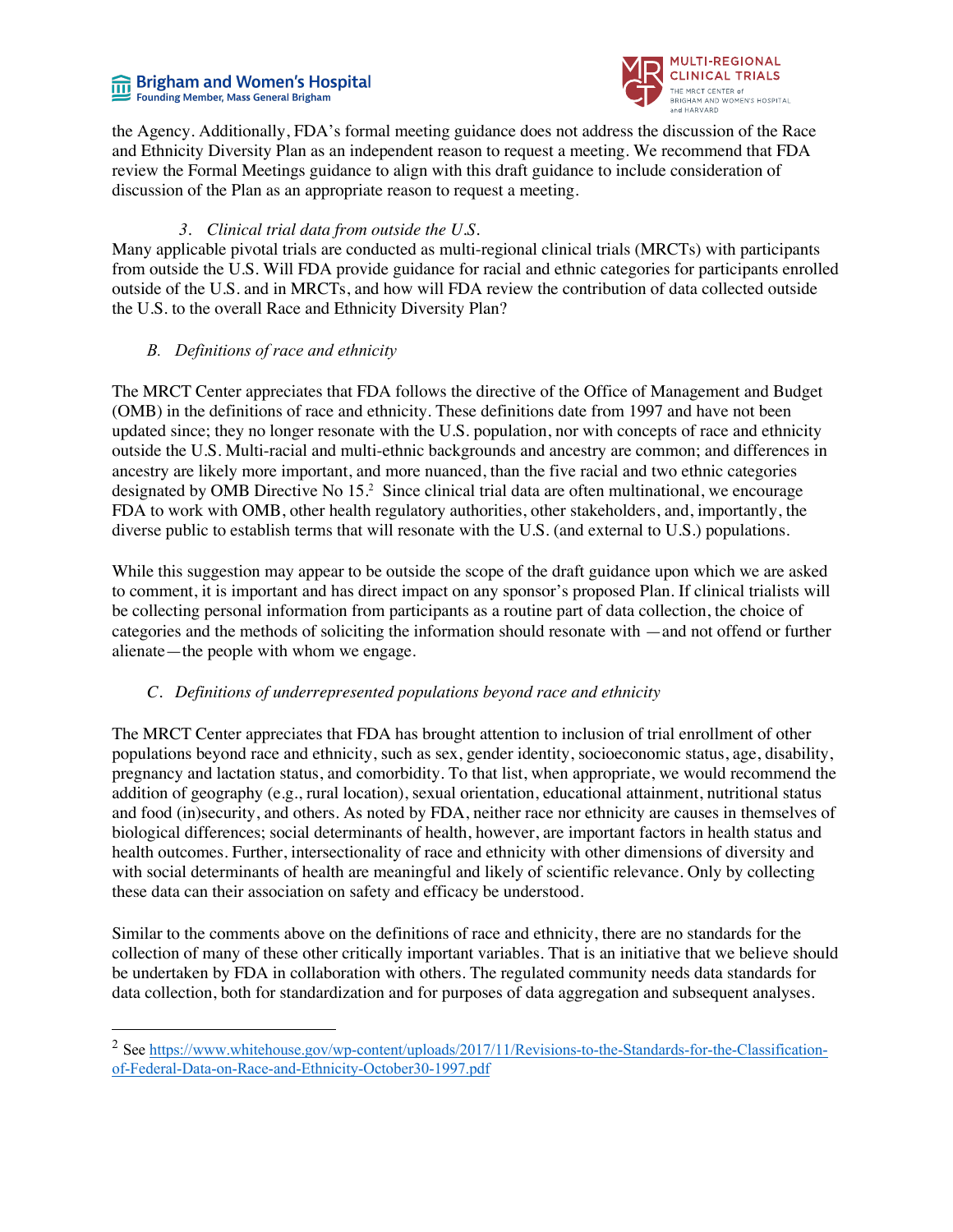#### **Brigham and Women's Hospital** 而 Founding Member, Mass General Brigham



Indeed, having common data standards will help with transposition of real-world data as well, to align subsequent interoperability and analyses.

#### *D. Diversity in device regulations*

One potential gap in the guidance are device studies for which an Investigational Device Exemption (IDE) is not required and for which, rather than pre-consultation with FDA, the sponsor obtains and relies on a 'Non-Significant Risk' or 'IDE exempt' determination from the IRB. The guidance does not appear to address these studies, which are common, or to make recommendations about when, or whether, to submit a Race and Ethnicity Diversity Plan to FDA for them (or whether, e.g., diversity plans should instead be submitted to the IRB, given that in these cases the IRB acts in the stead of the Agency in assessing the risk level of devices). It is also not clear whether or how this guidance is meant to apply to other types of studies where pre-consultation with FDA may not be the norm, such as bioequivalence/bioavailability (BE/BA) studies or trials that evaluate currently approved drugs for new indications and that may be Investigational New Drug (IND) exempt under 21 CFR 312.2(b).

# *E. Dynamic learning and improvement*

The draft guidance formalizes the process and content of a Race and Ethnicity Diversity Plan, and while the concept of a plan submitted to FDA is not new,<sup>3</sup> this guidance will likely increase attention to the expectation. Sponsors are encouraged to describe "the successes and challenges in implementing [the Plan]" (line 165). Further FDA states that it "will evaluate the Race and Ethnicity Diversity Plan as an important part of the sponsor's development program" (lines 140-141). These plans will vary (1) in approach, detail, and specificity (e.g., degree of community engagement, recruiting strategies, etc.); (2) by condition and therapeutic area; (3) by study design and study design features, and (4) outcomes. In addition, the plans, recruitment, and outcomes will vary (5) by the geophysical location of the sites selected and the varying demographics of the populations they serve, and (6) by the demographics of the investigators and their study teams. FDA might consider whether collecting these additional data elements will enhance understanding. Taken together, each of these variables may contribute to the self-reported assessment of successes and challenges. The plans, assessments, and FDA evaluations will comprise an important source of information about how diverse recruitment can be accomplished successfully, efficiently, and respectfully. The MRCT Center encourages FDA to communicate or publish best practices and learnings periodically, after company confidential information is removed and sponsor identity are deidentified.

# *F. Public education*

The MRCT Center recommends that FDA, in collaboration with other agencies and offices, endeavor to promote a public educational campaign to illuminate the benefits of collection of race and ethnicity data, as well as other variables of diversity, so that individuals appreciate why these data are important and to what purpose they will be used.

# *G. Participant protections*

Protections against discrimination should be in place to protect the identity, societal benefits, and entitlements of participants who share their personal data. Avenues for recourse in the event of personal

<sup>3</sup> See: https://www.fda.gov/media/75453/download (page 3)